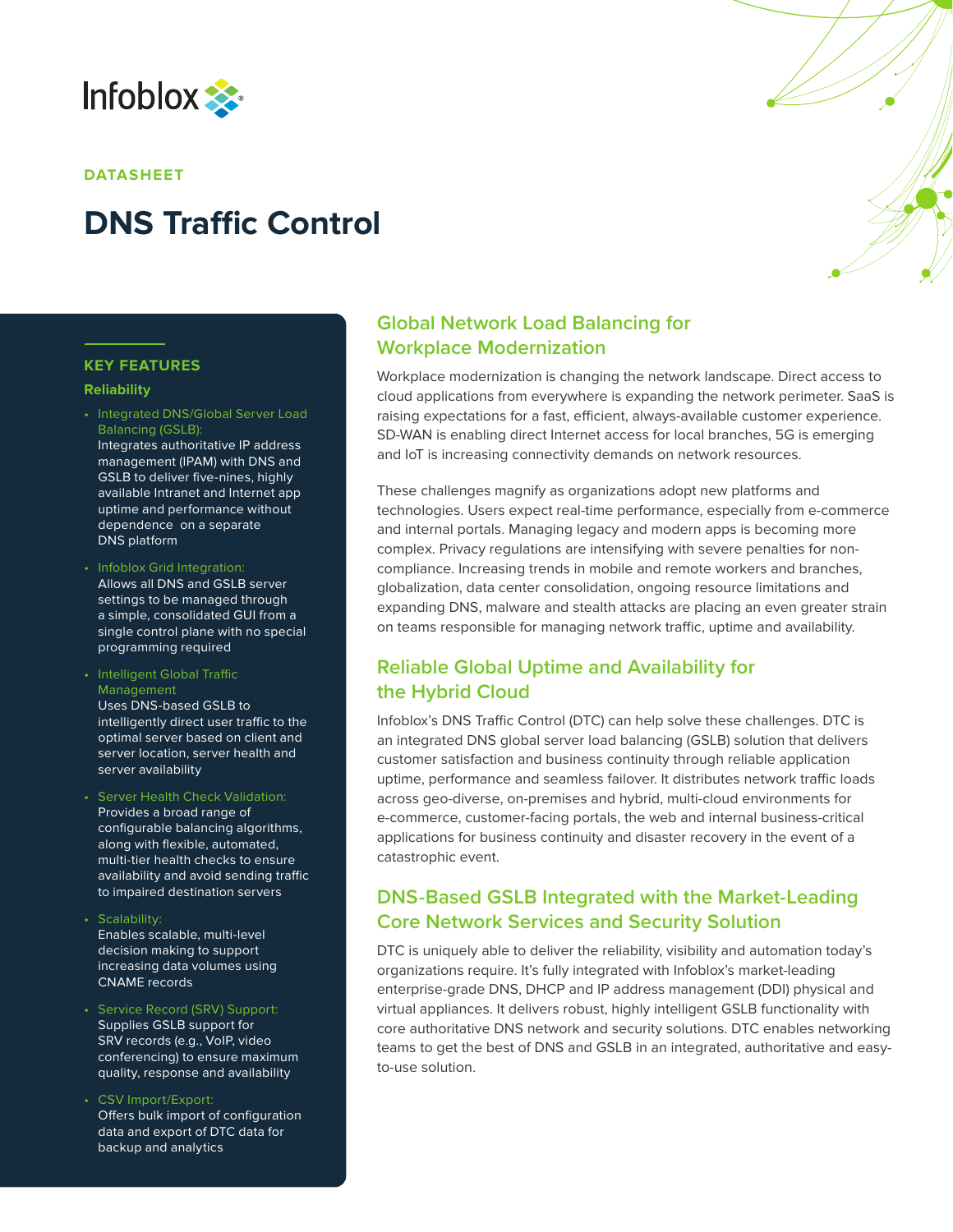#### **KEY FEATURES (CONT'D.)**

#### **Visibility**

- DTC Visualizer: Displays load-balanced domain names (LBDNs), pool and server relationships and attributes through a single GUI visualization
- Pre-Production Testing: Allows testing of new and updated LBDNs, pools and servers quickly and in real time to ensure pre-production readiness before go-live
- Compliance: Allows the use of GeoIP and extensible attribute (EA) data to restrict traffic to region-specific zones for LBDNs and pools to assist with meeting privacy compliance requirements
- Integrated Reporting and Analytics: Supplies Splunk-based pre-built and customizable dashboards, reports, search, alerting and automated report distribution for enhanced visibility and control

#### **Automation**

- Topology Management: Powers discovery, creation and management of topologies automatically using IP subnet, GeoIP and EA data
- API Automation: Add new server instances, provision
- new apps quickly, integrate with other systems and automate routine GSLB management tasks, saving time and money with this easy-to-use, well-documented API that mirrors the functionality of the web GUI
- Grid Software Updates: Deploys, configures and updates software for all Grid members, saving time, money and resources

# **Benefits**

Infoblox DTC GSLB delivers the following benefits:

#### **Reliability**

- **•** App uptime and performance enabled by intelligent load balancing to the server at the most efficient location
- **•** Seamless management control empowered by a fully integrated DNS/GSLB architecture
- **•** Server validation verified by configurable load-balancing algorithms and flexible, automated, multi-tier health checks
- **•** Scalability to meet changing global network load-balancing needs onpremises or in the hybrid multi-cloud

#### **Visibility**

- **•** Seamless management visibility into all network assets and endpoints across distributed, hybrid, multi-cloud environments
- **•** Compliance with expanding privacy regulations through extensible attributes (EAs) and GeoIP client zone management
- **•** Summary and forensic-level visibility through integrated real-time Reporting and Analytics

#### **Automation**

- **•** Efficient topology management using IP subnet, GeoIP and EA data
- **•** Time and resource savings through API automation
- **•** Simple, fast software configuration and updates across the Grid in just a few clicks
- **•** Data shared throughout the security ecosystem and community

# **Solution**

#### **Integrated DNS-Based Traffic Control**

At the center of every network connection is DNS. Unlike most other application delivery controllers (ADCs), DTC does not depend on an administrator having to build a topology map for internal networks. Instead, DTC uses the IPAM data already within the system to manage network traffic via the DNS server. IPAM EAs, or user-defined data tags, provide user location for Intranet applications, while an integrated MaxMind GeoIP database supplies user location for Internet clients. This approach enables DTC to deliver improved availability and performance for internal and external applications.

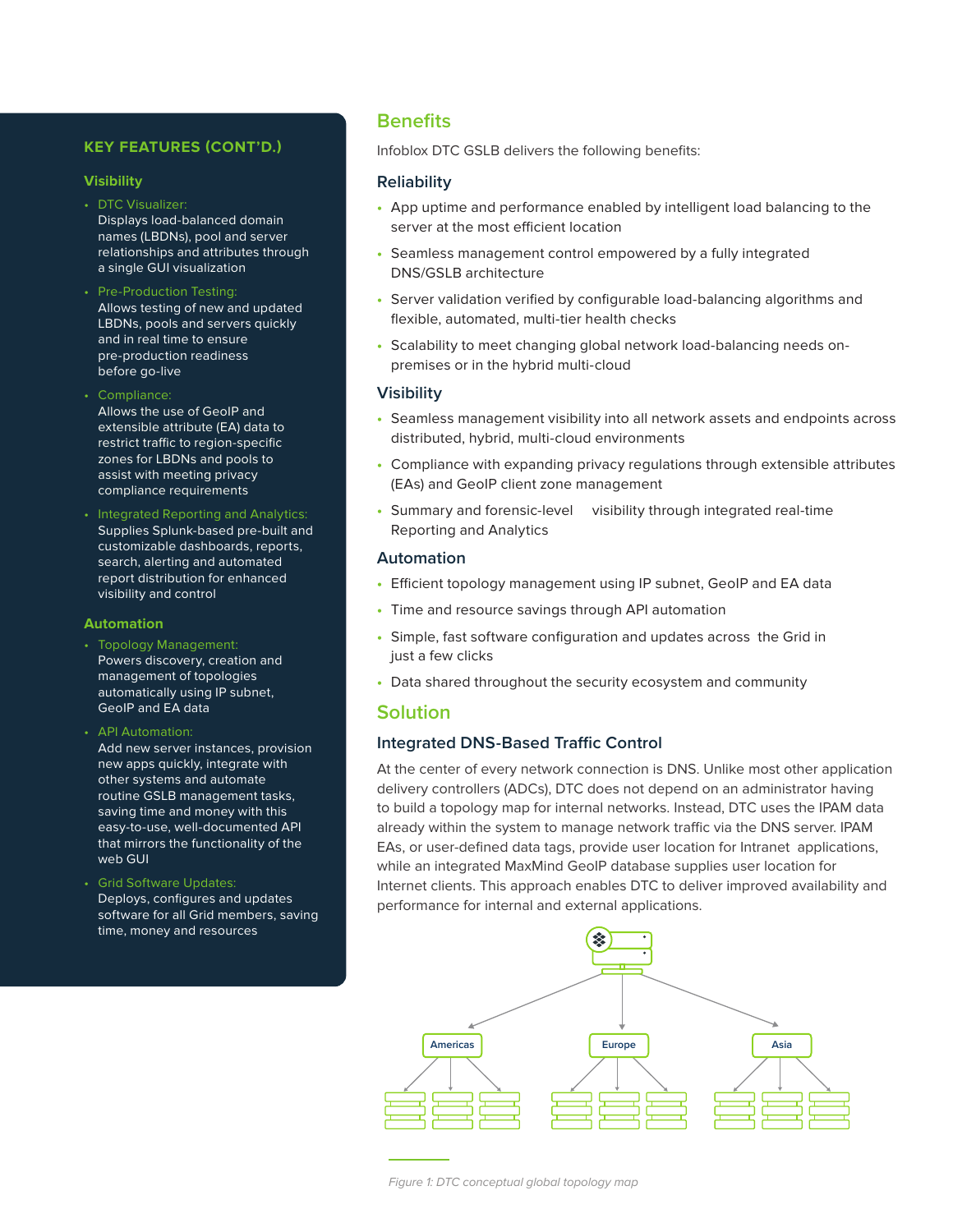## **API Automation**

Thanks to DTC's well-documented, easy-to-use RESTful API, DTC configuration can be automated. Unlike other APIs, DTC's API mirrors the GUI functionality to improve usability and productivity. Configure LBDNs, pools and servers, set topology rules, spin-up new instances, make system-wide changes, integrate with existing tools and technologies, automate ongoing tasks like disaster recovery testing and more, saving time and money while freeing staffing resources for higher-value assignments.

## **Compliance**

DTC's topology rulesets using GeoIP and EAs enable network teams to restrict traffic to region-specific zones to enable compliance with privacy requirements.

## **CSV Support**

DTC includes CSV tools to enable DNS data import to ease migration from other GSLB solutions. It also offers the ability to export DTC data for backup or external parsing and analysis.

#### **Flexible, Automated, Multi-Tier Health Checks**

To ensure traffic is directed only to the best available servers, DTC provides flexible, automated, multi-tier health checks, including HTTP/S, SNMP, TCP, SIP, PDP and ICMP. These health monitors detect for impaired or offline upstream servers before routing traffic, thus maintaining performance and continuity by sending traffic only when web, app and database servers are available.

## **Grid Deployment and Provisioning**

Because DTC is a licensed product, it can be deployed on an existing Infoblox Grid appliance in several minutes. For existing operational environments, updating software on the Grid is fast and easy, using a few simple clicks. Unlike some ADC platforms, there are no more manual, error-prone box-by-box updates, saving time, money and resources.



*Figure 1: DTC provisioning showing 1) app deployment initiation, 2) company DNS connection, and 3) myapp server provisioning in distributed data centers.*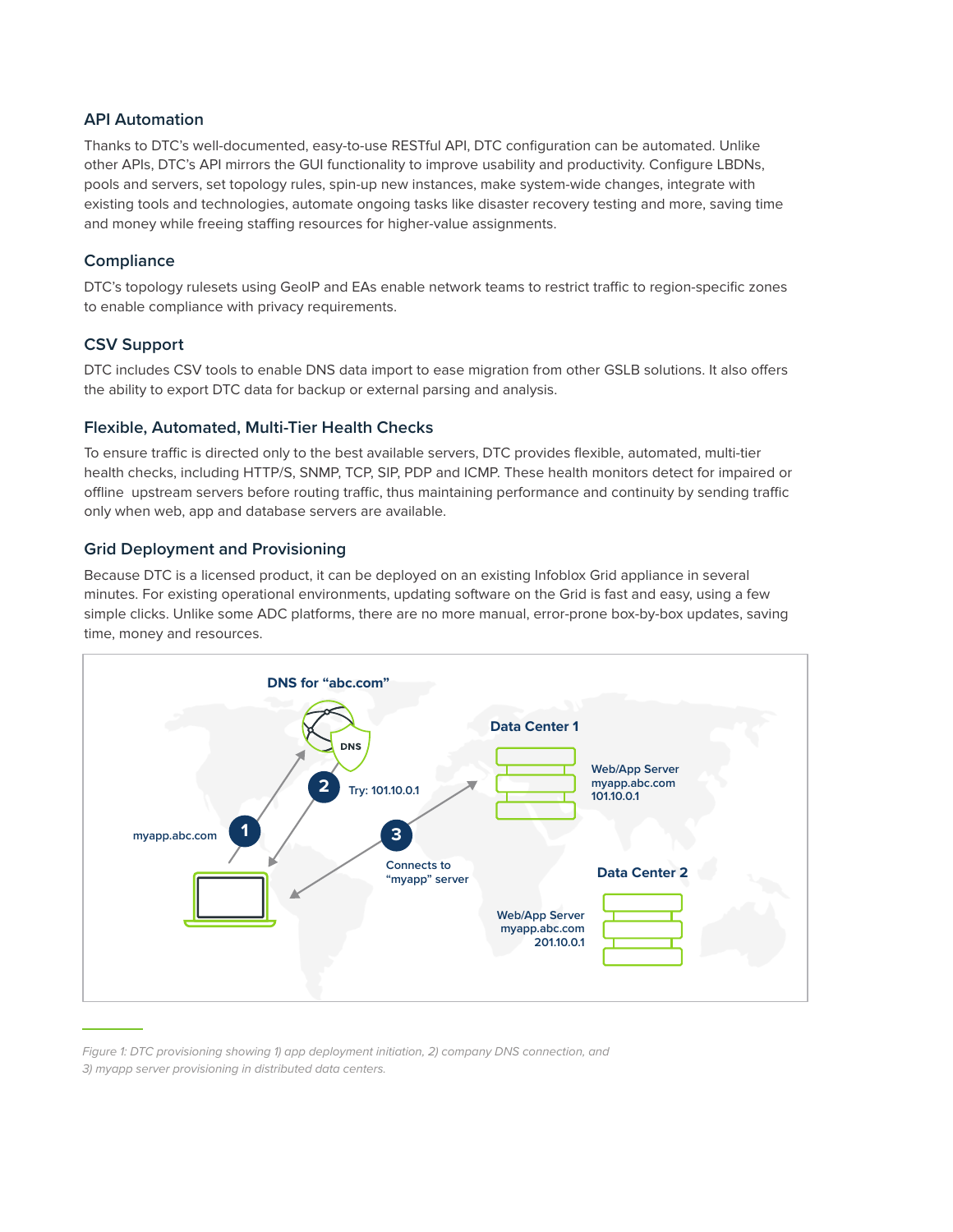## **GUI Visualizer for Unified DNS/GSLB Management**

With Infoblox's DDI integration with patented Grid technology, DTC's easy-to-use GUI visualizer allows unified global visibility into and management of all DDI and GSLB functions from a single control plane. You can see detailed real-time status of all LDBNs, pools and server relationships, configurations and operational status on-premises and in the hybrid, multi-cloud. The GUI visualizer makes DTC very easy to use, without requiring special programming skills, saving training and management time and effort over more expensive loadbalancing solutions. DTC makes planning, provisioning and troubleshooting fast and easy, improving usability and efficiency.



*Figure 2: DTC GUI showing DNS and GSLB data, visualizer and configuration in a single control plane*

#### **Health Monitor Manual Failback**

On occasion, a network site may become unstable and waver on and offline. Administrators may want to disable or enable the site for maintenance without a DNS restart. The Health Monitor Manual Failback feature expands control by allowing users to disable DTC objects for, or after, a specified timeframe, yet continue network health monitoring activities until user action can manually re-enable the site or execute a DNS restart. The failback features can also manage traffic during disaster recovery scenarios to ensure optimal resource and application uptime. It includes an upgraded GUI that displays different object settings, colors and descriptions for easy status visualization, while log messages and existing reports provide visibility into object status.

#### **Integrated Reporting and Analytics**

While most ADCs often provide only third-party bolt-on reporting solutions, DTC offers a fully integrated, engineered and purpose-built Reporting and Analytics tool with over 100 customizable dashboards and reports. Built on the Splunk reporting and visualization engine, integrated pre-built DTC dashboards and reports provide summary and forensic-level historical views for audit and compliance, real-time views for trouble detection, triage and root-cause analysis and future views for planning and analytics. Monitors, alerts and report distribution can be quickly automated to deliver full visibility into the wealth of data on your network for better management and control.